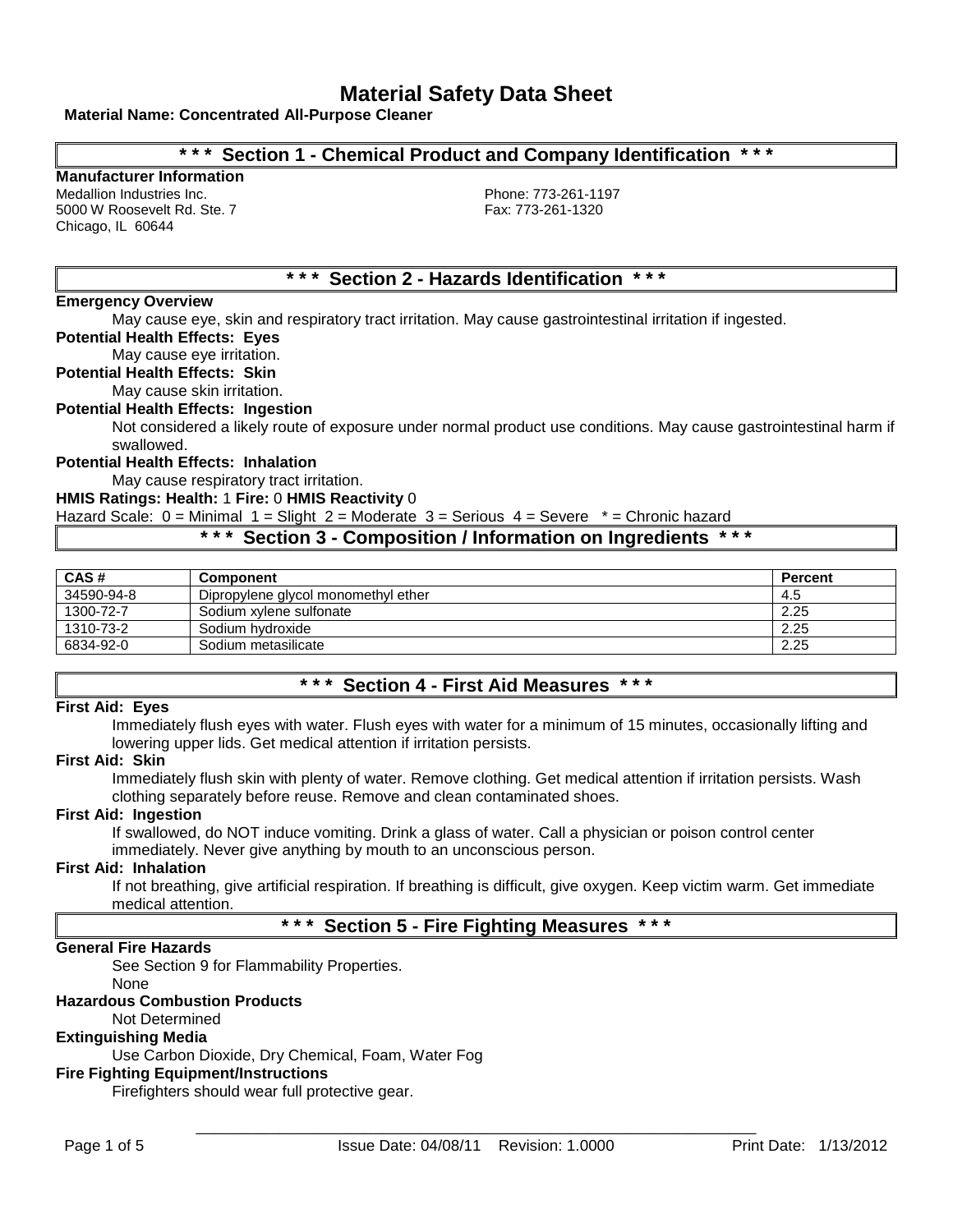## **Material Name: Concentrated All-Purpose Cleaner**

|                                            | $***$<br>* * *<br><b>Section 6 - Accidental Release Measures</b>                          |
|--------------------------------------------|-------------------------------------------------------------------------------------------|
| <b>Containment Procedures</b>              |                                                                                           |
|                                            | Stop the flow of material, if this is without risk.                                       |
| <b>Clean-Up Procedures</b>                 |                                                                                           |
|                                            | Mop spill area up and wash with water.                                                    |
| <b>Evacuation Procedures</b>               |                                                                                           |
| None                                       |                                                                                           |
| <b>Special Procedures</b><br>None          |                                                                                           |
|                                            | * * *<br>$***$<br><b>Section 7 - Handling and Storage</b>                                 |
| <b>Handling Procedures</b>                 |                                                                                           |
|                                            | Avoid contact with eyes, skin, and clothing.                                              |
| <b>Storage Procedures</b>                  |                                                                                           |
|                                            | Keep container closed when not in use. Store containers in a cool, well ventilated place. |
|                                            | * * *<br>* * *<br><b>Section 8 - Exposure Controls / Personal Protection</b>              |
| A: Component Exposure Limits               |                                                                                           |
|                                            | Sodium hydroxide (1310-73-2)                                                              |
|                                            | ACGIH: 2 mg/m3 Ceiling                                                                    |
|                                            | OSHA: 2 mg/m3 Ceiling<br>NIOSH: 2 mg/m3 Ceiling                                           |
|                                            |                                                                                           |
|                                            | Dipropylene glycol monomethyl ether (34590-94-8)                                          |
|                                            | ACGIH: 100 ppm TWA                                                                        |
|                                            | 150 ppm STEL                                                                              |
|                                            | Skin - potential significant contribution to overall exposure by the cutaneous route      |
| OSHA:                                      | 100 ppm TWA; 600 mg/m3 TWA<br>150 ppm STEL; 900 mg/m3 STEL                                |
|                                            | Prevent or reduce skin absorption                                                         |
| NIOSH:                                     | 100 ppm TWA; 600 mg/m3 TWA                                                                |
|                                            | 150 ppm STEL; 900 mg/m3 STEL                                                              |
|                                            | Potential for dermal absorption                                                           |
| <b>Engineering Controls</b>                |                                                                                           |
|                                            | Use with adequate ventilation.                                                            |
| PERSONAL PROTECTIVE EQUIPMENT              |                                                                                           |
|                                            | Personal Protective Equipment: Eyes/Face                                                  |
|                                            | Wear safety glasses or face shield if splashing is likely.                                |
| <b>Personal Protective Equipment: Skin</b> |                                                                                           |
|                                            | Use impervious gloves to minimize skin contact.                                           |
|                                            | <b>Personal Protective Equipment: Respiratory</b>                                         |
| None needed.                               |                                                                                           |
| Personal Protective Equipment: General     |                                                                                           |
| None                                       | $\star$ $\star$ $\star$<br>* * *                                                          |
|                                            | <b>Section 9 - Physical &amp; Chemical Properties</b>                                     |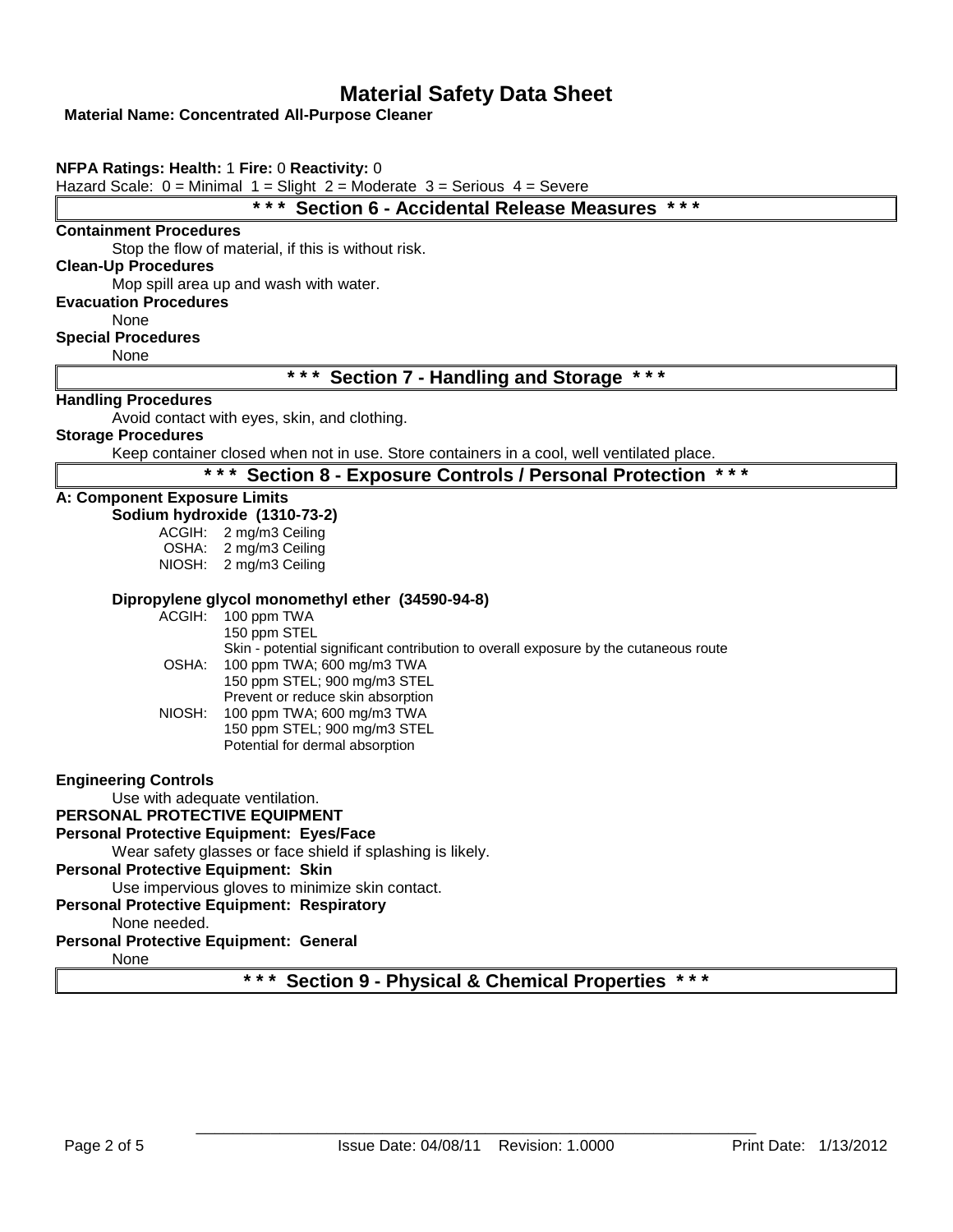## **Material Name: Concentrated All-Purpose Cleaner**

| <b>Appearance:</b> Clear         |           | Odor:                           | Characteristic |
|----------------------------------|-----------|---------------------------------|----------------|
| <b>Physical State:</b> Liquid    |           | pH: ND                          |                |
| <b>Vapor Pressure:</b>           | <b>ND</b> | Vapor Density: $>1$             |                |
| <b>Boiling Point:</b>            | - ND      | <b>Melting Point: NA</b>        |                |
| <b>Solubility (H2O):</b> Soluble |           | Specific Gravity: 1.0580        |                |
| Evaporation Rate: <1             |           | VOC:                            | ND.            |
| Octanol/H2O Coeff.:              | - ND      | <b>Flash Point:</b>             | - NA           |
| <b>Flash Point Method:</b>       | - ND      | <b>Upper Flammability Limit</b> | - ND           |
|                                  |           | (UFL):                          |                |
| Lower Flammability Limit ND      |           | <b>Burning Rate:</b>            | - ND           |
| $(LFL)$ :                        |           |                                 |                |
| <b>Auto Ignition:</b>            | ND.       |                                 |                |

## **\* \* \* Section 10 - Chemical Stability & Reactivity Information \* \* \***

## **Chemical Stability**

## This is a stable material.

### **Chemical Stability: Conditions to Avoid**

Avoid impact, friction, heat, sparks or flame. Minimize exposure to air.

#### **Incompatibility**

Prevent contact with strong oxidizing agents. Keep away from acids. Avoid prolonged contact with alkali sensitive metals.

## **Hazardous Decomposition**

Toxic gases/fumes are given off during burning or thermal decomposition. During combustion oxides of carbon may be formed.

## **Possibility of Hazardous Reactions**

Will not occur.

**\* \* \* Section 11 - Toxicological Information \* \* \***

## **Acute Dose Effects**

## **A: General Product Information**

No information available for the product.

## **B: Component Analysis - LD50/LC50**

**Sodium xylene sulfonate (1300-72-7)** Oral LD50 Rat 7200 mg/kg

**Sodium hydroxide (1310-73-2)** Dermal LD50 Rabbit 1350 mg/kg

**Dipropylene glycol monomethyl ether (34590-94-8)**

Oral LD50 Rat 5230 mg/kg; Dermal LD50 Rabbit 9500 mg/kg

## **Sodium metasilicate (6834-92-0)**

Oral LD50 Rat 600 mg/kg

## **Carcinogenicity**

## **Component Carcinogenicity**

None of this product's components are listed by ACGIH, IARC, OSHA, NIOSH, or NTP.

**\* \* \* Section 12 - Ecological Information \* \* \***

## **Ecotoxicity**

## **A: General Product Information**

No information available for the product. **B: Component Analysis - Ecotoxicity - Aquatic Toxicity**

## **Sodium hydroxide (1310-73-2)**

**Test & Species Conditions**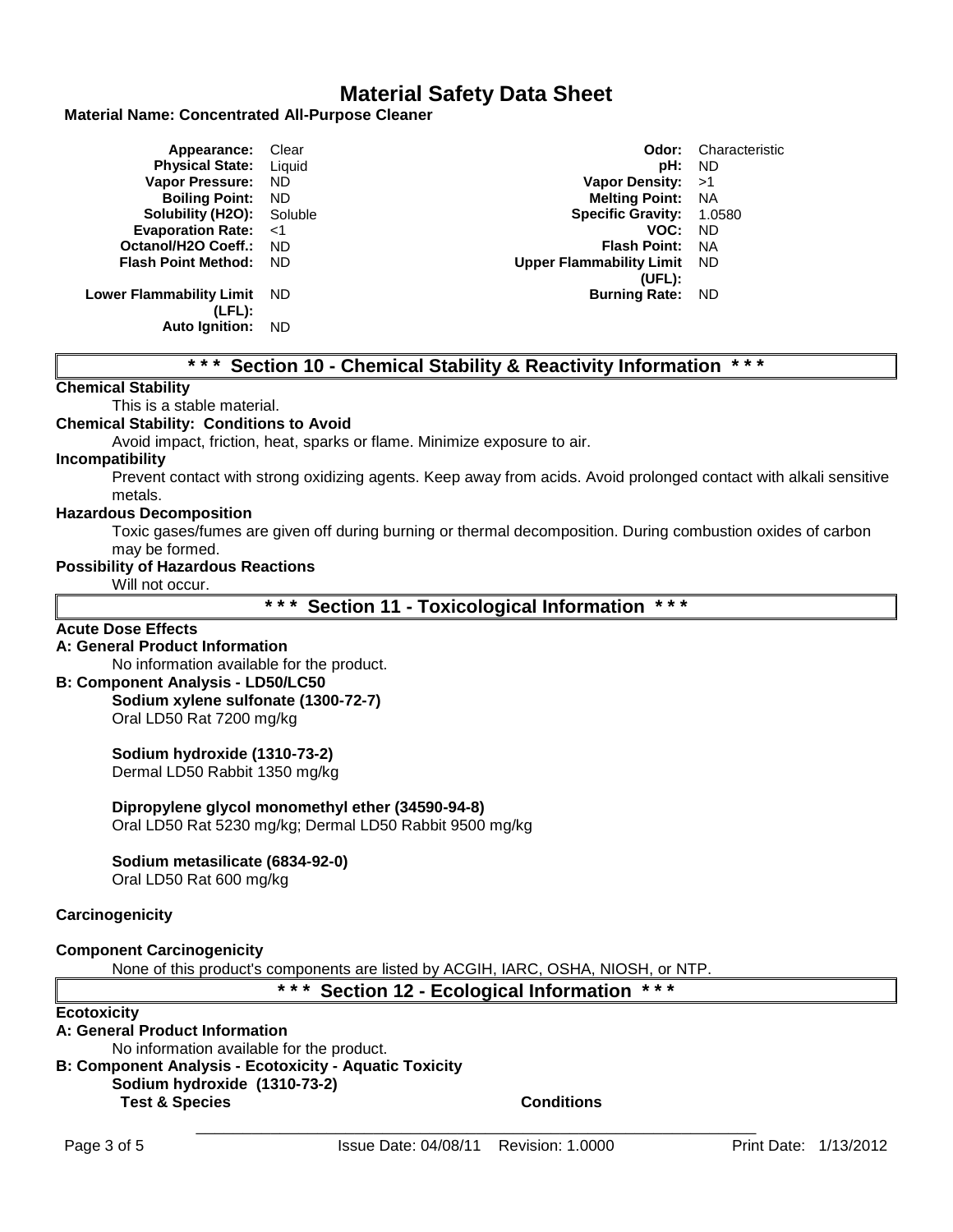### **Material Name: Concentrated All-Purpose Cleaner**

| 96 Hr LC50 Oncorhynchus mykiss                                                | 45.4 mg/L [static]         |                   |
|-------------------------------------------------------------------------------|----------------------------|-------------------|
| Dipropylene glycol monomethyl ether (34590-94-8)<br><b>Test &amp; Species</b> |                            | <b>Conditions</b> |
| 96 Hr LC50 Pimephales promelas                                                | $>10000$ mg/L [static]     |                   |
| 48 Hr LC50 Daphnia magna                                                      | 1919 mg/L                  |                   |
| Sodium metasilicate (6834-92-0)                                               |                            |                   |
| <b>Test &amp; Species</b>                                                     |                            | <b>Conditions</b> |
| 96 Hr LC50 Brachydanio rerio                                                  | 210 mg/L [semi-<br>staticl |                   |
| 96 Hr LC50 Brachydanio rerio                                                  | $210$ mg/L                 |                   |
| 96 Hr EC50 Daphnia magna                                                      | $216$ mg/L                 |                   |
|                                                                               |                            |                   |

## **\* \* \* Section 13 - Disposal Considerations \* \* \***

## **US EPA Waste Number & Descriptions**

#### **Component Waste Numbers**

No EPA Waste Numbers are applicable for this product's components.

#### **Disposal Instructions**

All wastes must be handled in accordance with local, state and federal regulations.

See Section 7 for Handling Procedures. See Section 8 for Personal Protective Equipment recommendations.

**\* \* \* Section 14 - Transportation Information \* \* \***

## **US DOT Information**

**Shipping Name:** Not Regulated

**\* \* \* Section 15 - Regulatory Information \* \* \***

## **US Federal Regulations**

#### **Component Analysis**

This material contains one or more of the following chemicals required to be identified under SARA Section 302 (40 CFR 355 Appendix A), SARA Section 313 (40 CFR 372.65) and/or CERCLA (40 CFR 302.4). **Sodium hydroxide (1310-73-2)**

CERCLA: 1000 lb final RQ; 454 kg final RQ

#### **State Regulations**

## **Component Analysis - State**

The following components appear on one or more of the following state hazardous substances lists:

| Component                              | <b>CAS</b> | CA  | МA  | ΜN  | NJ  | PΔ  | <b>RI</b> |
|----------------------------------------|------------|-----|-----|-----|-----|-----|-----------|
| Sodium<br>hvdroxide                    | 1310-73-2  | Yes | Yes | Yes | Yes | Yes | Yes       |
| Dipropylene glycol monomethyl<br>ether | 34590-94-8 | Yes | Yes | Yes | Yes | Yes | Yes       |

#### **Component Analysis - WHMIS IDL**

The following components are identified under the Canadian Hazardous Products Act Ingredient Disclosure List:

| <b>Component</b>                    | CAS#       | <b>Minimum Concentration</b> |
|-------------------------------------|------------|------------------------------|
| Sodium hydroxide                    | 1310-73-2  | %                            |
| Dipropylene glycol monomethyl ether | 34590-94-8 | %                            |
| Sodium metasilicate                 | 6834-92-0  | %                            |

## **Additional Regulatory Information**